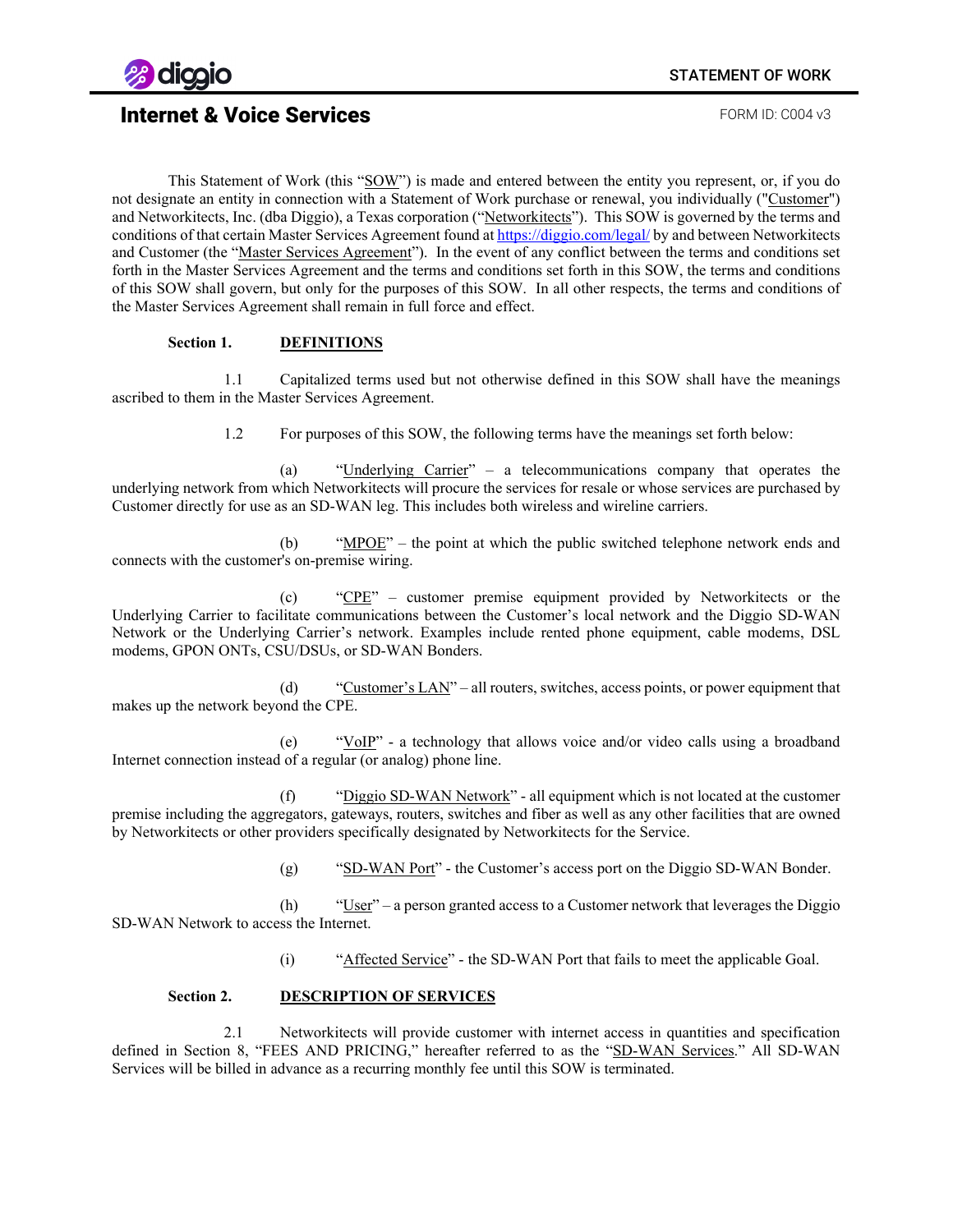

2.2 Customer is responsible for securing Customer's LAN to prevent unauthorized User access as necessary to enforce compliance with the Acceptable Use Policy outlined in Section 4 of this SOW.

2.3 Customer is responsible for ensuring there are adequate facilities at the premises' primary MPOE to receive SD-WAN Services, including power and backboard / rack. The Customer will also be responsible for providing any wiring extension beyond the primary MPOE. Networkitects will pass through any costs Networkitects incurs that are associated with extending wiring beyond the premises' primary MPOE. In the event the Customer chooses not to make the necessary upgrades, the Customer shall nevertheless be responsible for all associated cancellation charges.

2.4 Networkitects will provide support to troubleshoot connectivity issues for the SD-WAN Services at no additional charge to the Customer. Networkitects is not responsible for troubleshooting customer voice or internet issues beyond the CPE. Voice or internet issues on Customer's LAN or Customer's phone system are solely Customer's responsibility. If an End User's voice or internet device is not located at same physical location as the Networkitects supplied voice or internet CPE (e.g. is accessed via the Public Internet, MPLS connection, etc.), Networkitects will not be responsible for the voice or internet device's quality of service.

2.5 Some SD-WAN Services are subject to distance limitations as well as availability of copper and/or fiber facilities. Networkitects' pricing is based on estimates of distance to the local CO and availability, but the actual availability, pricing and capacity can only be determined by a field technician in the course of turn-up. These factors may result in unavailability of service, an adjustment to the pricing, a one-time build-out fee, or necessity to downgrade from the requested bandwidth plan.

2.6 Customer acknowledges that the SD-WAN Services provided may not support basic 911 or E911 dialing in the same manner as traditional wireline phone service. Customer agrees to inform of the potential complications arising from basic 911 or E911 dialing. Specifically, Customer acknowledges and agrees to inform all employees, guests, and other third persons who may use the SD-WAN Services that basic 911 and E911 services will not function in the case of a service failure for any of the following reasons: power failures, suspended or terminated broadband service, network outage, suspension of services due to billing issues, and/or any other service outages not described herein. Customer further acknowledges that failure to provide a correct physical address in the required format in Section 3 of this SOW may cause all basic 911 or E911 calls to be routed to the incorrect local emergency service provider. Furthermore, Customer recognizes that use of the SD-WAN Services from a location other than the associated Service Address will result in Basic 911 or E911 calls being routed to the incorrect local emergency service provider.

2.7 Customer acknowledges and agrees that neither Networkitects, its Underlying Carrier(s), any other third parties involved in the routing, handling, delivery or answering of emergency services or in responding to emergency calls, nor their officers or employees, may be held liable for any claim, damage, loss, fine, penalty or cost including, without limitation, attorney fees. Customer hereby waives any such claims or causes of action arising from or relating to the provision of all types of emergency services to Customer. Customer further agrees and acknowledges that it is indemnifying and holding harmless Networkitects from any claim or action for any caller placing such a call without regard to whether the caller is an employee of the Customer. Customer acknowledges and agrees to hold harmless and indemnify Networkitects from any claim or action arising out of misroutes of any 911 calls, or whether local emergency response centers or national emergency calling centers answer a 911 call or how the 911 calls are handled by any emergency operator, including operators of the national call center. The limitations apply to all claims regardless of whether they are based on breach of contract, breach of warrant, product liability, tort and any other theories of liability.

2.8 The standard installation interval for Ethernet over Fiber services is 120 calendar days from the date the order is submitted by Networkitects to the Underlying Carrier. The standard installation interval for cable and DSL services is 14-30 calendar days from when the order is submitted by Networkitects to the Underlying Carrier. The standard installation interval of SD-WAN services is 21 calendar days. Orders are subject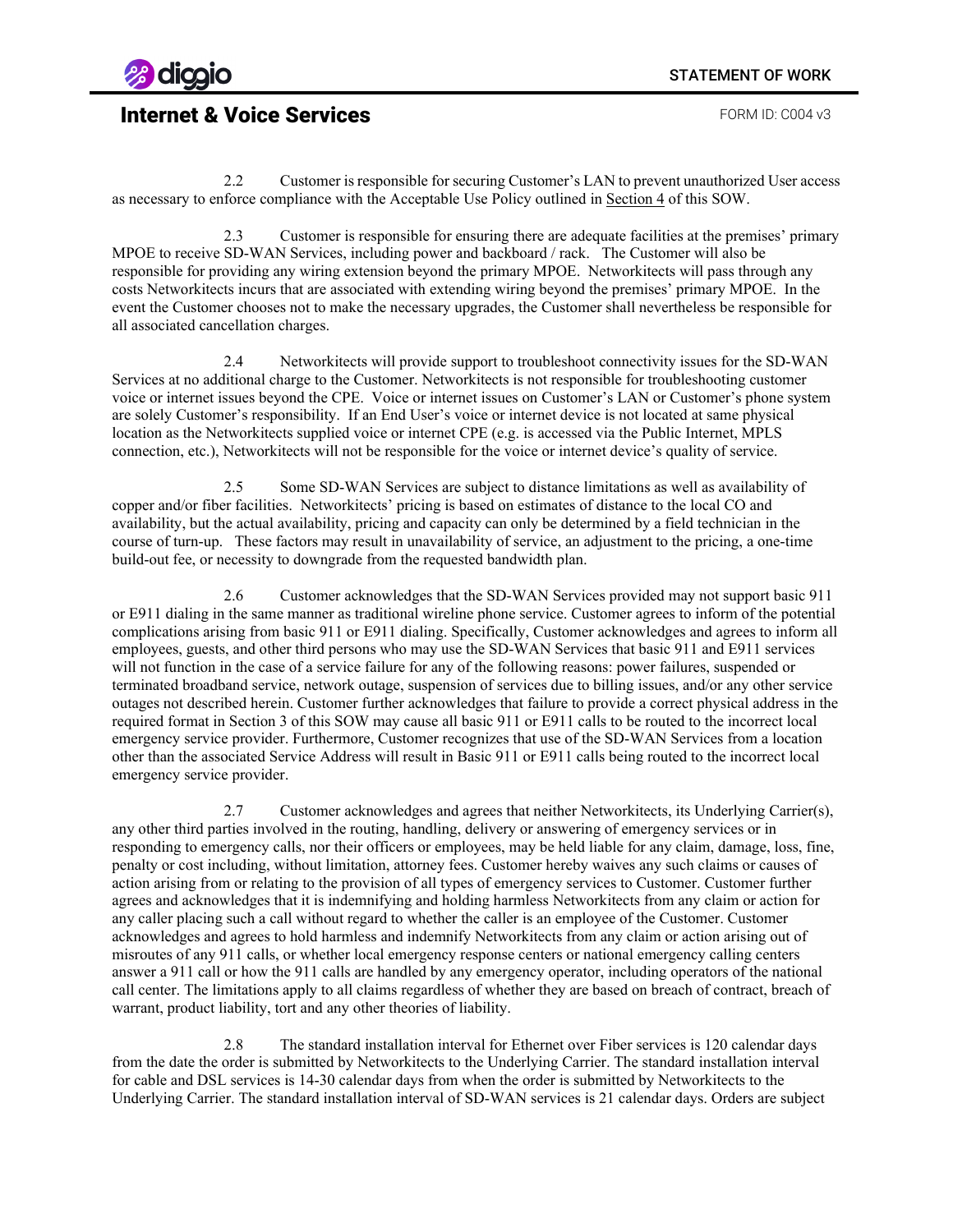

to facility availability, which cannot be verified until a site survey has been completed. Ability to deliver fiber to Customer's facility may require construction that could result in extended timelines, additional upfront/one time build-out costs and/or increases to the Monthly Recurring Charge (MRC).

2.9 There are many types of bandwidth speed tests, including various public speed test websites. These sites are subject to inaccuracy and variable results, and do not provide scientific or reliable data for troubleshooting by Networkitects. Networkitects will not accept speed test results from such websites. Networkitects and its underlying providers will only utilize iperf or RFC-2544 testing terminating to on-net facilities and are considered industry standards for speed performance testing.

2.10 CUSTOMER EXPRESSLY UNDERSTANDS AND AGREES THAT IT HAS NO CONTRACTUAL RELATIONSHIP WHATSOEVER WITH THE UNDERLYING CARRIER OR ITS AFFILIATES OR CONTRACTORS AND THAT CUSTOMER IS NOT A THIRD PARTY BENEFICIARY OF ANY AGREEMENT BETWEEN NETWORKITECTS AND THE UNDERLYING CARRIER. CUSTOMER HEREBY WAIVES ANY AND ALL CLAIMS OR DEMANDS THEREFOR.

### **Section 3. SERVICE LEVEL AGREEMENT**

3.1 This Service Level Agreement ("SLA") is effective as of the first day of the second month after initial installation of the SD-WAN Services. This SLA sets forth the provisions and commitments relating to the SD-WAN Services quality between Networkitects and Customer. The provisions of this SLA state Customer's sole and exclusive remedies for the SD-WAN Services interruptions or the SD-WAN Services deficiencies as defined in this agreement. This SLA applies only to the SD-WAN Services (and the underlying network components of the Diggio SD-WAN Network used solely for the purpose of providing the SD-WAN Services) and does not modify or affect any other SLAs provided by Networkitects (if any) for telecommunications or information services purchased by Customer pursuant to other Statements of Work. This SLA does not apply to MPLS, Internet, Wireless, Voice, Security or any other services that are supplied in conjunction with or exclusive of the SD-WAN Services.

3.2 The availability of the SD-WAN Services ("Network Availability") is measured by "Network Downtime" or "Network Outage" which exists when a particular SD-WAN Port is unable to transmit and receive data due to a Diggio SD-WAN Network outage for more than five (5) consecutive minutes. Network Downtime is measured from the time a trouble ticket is opened by Networkitects in the Networkitects' NOC Trouble Ticketing System to the time the Affected Service is again able to transmit and receive data. The Diggio SD-WAN Network shall be available to Customer free of Network Outages for 99.99% of the time. If the Network availability guarantee is not met in a calendar month, Customer will receive a credit equal to one thirtieth (1/30th) of the affected SD-WAN Services monthly recurring charge ("MRC") for each full hour of outage in excess of the 99.99% guaranteed under this SLA, at a maximum of 1 such credit accrued per day. Two or more interruptions of five (5) consecutive minutes or more during any one 24-hour period shall be considered as one interruption. In order to qualify for the credit, Customer is responsible for reporting any suspected network availability problems to Networkitects within twenty-four hours from the time Customer became aware of the problem through the opening of a Trouble Ticket in Networkitects' NOC Trouble Ticketing System.

3.3 Customer shall be eligible for a credit during any calendar month per the procedures set forth in this SLA if Customer experiences performance that does not meet the applicable metric set forth in this SLA and is reported by Customer to Networkitects and confirmed by Networkitects' measurements. Networkitects will issue the eligible Customer a service credit provided that the Customer submits in writing, within five (5) business days of the confirmed Goal failure to meet the specific SLA metric/s, a credit request t[o support@diggio.com.](mailto:support@diggio.com) For calculating credit allowances, every month is considered to have thirty (30) days. A credit allowance is applied on a pro-rata basis against the monthly recurring charges for the Affected Service in which the requisite goal failure occurred. No credits will be available for any usage-base service or the usage-based portion of any service.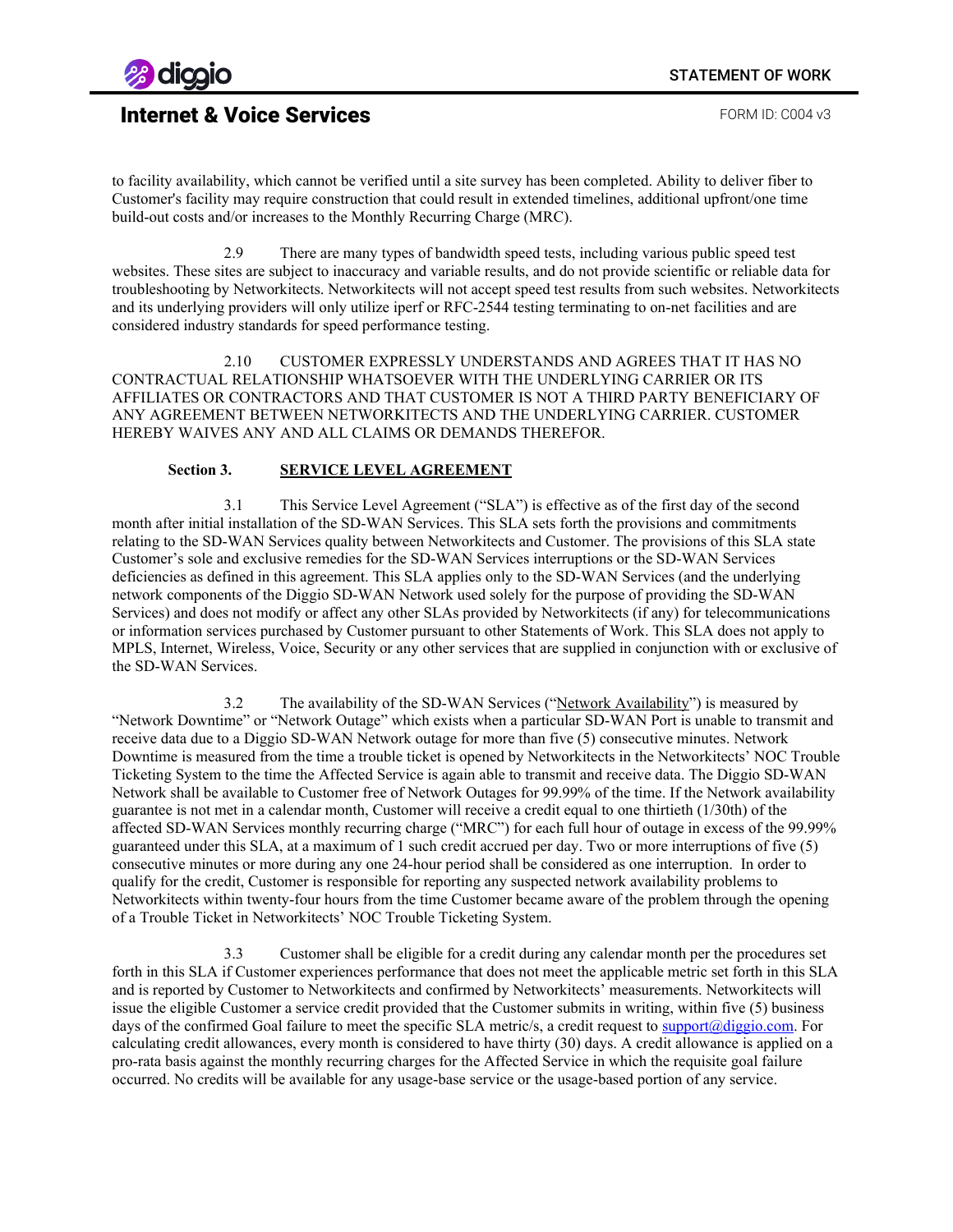

required,

## Internet & Voice Services **FORM ID: C004 v3**

Networkitects will apply any service credits against future payments and will not entitle customer to a refund. Credits do not survive the end of the contract. Service credits may not be transferred or applied to any other account.

3.4 In no event will the total credit, in the aggregate for all credits issued in one (1) month, exceed the equivalent of 100% of the relevant SD-WAN MRCs for the Affected Service. Cumulative credits in any one (1) month must exceed \$25.00 to be processed. If Customer fails to notify Networkitects in the manner set forth above with respect to the applicable SLA credits, Customer will have waived its right to any SLA credits for that month. Total credits under this SLA are limited to the SD-WAN MRCs for the Affected Service for the monthly billing period in which the SD-WAN Services do not meet one or more of the above guarantees/goals.

3.5 Credits will not be issued where the SLA is not met as a result of:

(a) the acts or omissions of Customer Personnel,

(b) a simultaneous service failure of all connected Underlying Carriers,

(c) the failure or malfunction of CPE, applications, wiring beyond the Minimum Point of Entry (MPOE) or systems, whether owned, installed or controlled by Networkitects or Customer, including the failure or malfunction of Customer's LAN, CPE or systems as a result of a power surge or loss of power originating from Customer provided electric power,

- (d) force Majeure Events,
- (e) normal maintenance or urgent maintenance scheduled by Networkitects,
- (f) service alteration or implementation,

(g) the unavailability of required Customer Personnel, including as a result of failure to provide Networkitects with accurate, current contact information,

(h) Networkitects' lack of access to the Customer premises where reasonably

(i) Customer's failure to release the Service for testing or repair and continuing to use the Service on an impaired basis,

(j) Networkitects' termination of Service for cause or Customer's use of Service in an unauthorized or unlawful manner, as defined in the Networkitects Acceptable Use policy, or a use policy of an Underlying Carrier,

(k) improper or inaccurate network specifications provided by Customer,

(l) Customer's failure to materially comply with its obligations as defined in

customer's service agreement for SD-WAN Service, including failure to pay valid past-due amounts, or (m) the failure or malfunction of any on-premise components, including but not

limited to Networkitects supplied SD-WAN Bonders, routers, switches, etc., which this SLA specifically excludes.

3.6 Any Credits issued by Networkitects as a result of goals not being met on this SLA will be reduced/adjusted as a result of:

(a) Time attributed to customer's delay in responding to Networkitects' requests for assistance to address or investigate the issue on the Service, or

(b) time attributed for implementation delays caused by Customer's delay in providing required technical/operational specifications or info.

### **Section 4. ACCEPTABLE USE POLICY ("AUP")**

4.1 The Diggio SD-WAN Network and SD-WAN Services must be used in a manner that is consistent with the intended purpose of the Diggio SD-WAN Network and SD-WAN Services and may be used only for lawful purposes. Users shall not use the Diggio SD-WAN Network and SD-WAN Services in order to transmit, distribute or store material:

(a) in violation of any applicable law or regulation, including export or encryption laws or regulations;

(b) that may adversely affect the Diggio SD-WAN Network and SD-WAN Services or other Networkitects customers ; or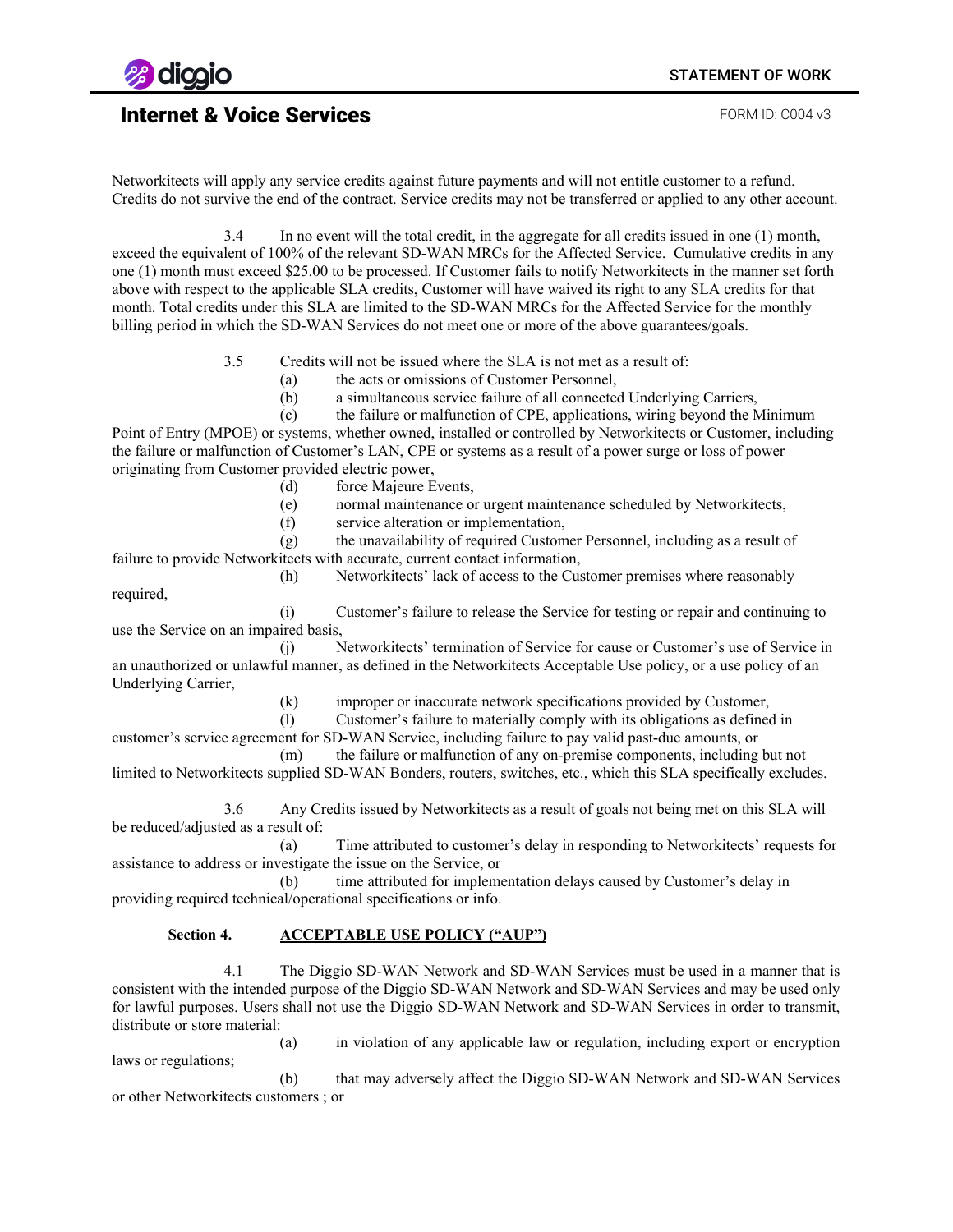

(c) that may expose Networkitects to criminal or civil liability. Users are prohibited from facilitating the violation of any part of this AUP or another Underlying Carrier's AUP, including, but not limited to transmitting, distributing, or otherwise making available any product or service that violates this AUP or an Underlying Carrier's AUP.

4.2 Customer is solely responsible for adhering to any and all of the Underlying Carrier's terms of service and use policies associated with SD-WAN Services. Customer agrees to indemnify and reimburse Networkitects of any claim, damage, loss, fine, penalty, or cost arising from Customer's breach or accused breach of these terms of service and use policies.

4.3 Users shall not use the Diggio SD-WAN Network and SD-WAN Services to transmit, distribute or store material that is inappropriate, as reasonably determined by Networkitects, or material that is obscene (including child pornography), defamatory, libelous, threatening, abusive, hateful, or excessively violent.

4.4 Material accessible through the Diggio SD-WAN Network and SD-WAN Services may be subject to protection under privacy, publicity, or other personal rights and Intellectual Property rights, including but not limited to, copyrights and laws protecting patents, trademarks, trade secrets or other proprietary information. Users shall not use the Diggio SD-WAN Network and SD-WAN Services in any manner that would infringe, dilute, misappropriate, or otherwise violate any such rights. If you use a domain name in connection with any of the Diggio SD-WAN Network and SD-WAN Services, you must not use that domain name in violation of the trademark, service mark, or other rights of any third party.

4.5 Users shall not use the Diggio SD-WAN Network and SD-WAN Services to transmit, distribute or store material that may be harmful to or interfere with the Diggio SD-WAN Network and SD-WAN Services or any third party's networks, systems, services, or web sites. Such prohibited harmful content includes, but is not limited to, viruses, worms, or Trojan horses.

4.6 Users shall not use the Diggio SD-WAN Network and SD-WAN Services to transmit or distribute material containing fraudulent offers for goods or services, or any advertising or promotional materials that contain false, deceptive, or misleading statements, claims, or representations. In addition, Users are prohibited from submitting any false or inaccurate data on any order form, contract or online application, including the fraudulent use of credit cards.

4.7 Users shall not use the Diggio SD-WAN Network and SD-WAN Services to transmit unsolicited e-mail messages, including, without limitation, unsolicited bulk email, where such emails could reasonably be expected to provoke complaints ("Spam"). Further, Users are prohibited from using the service of another provider to send Spam to promote a site hosted on or connected to the Diggio SD-WAN Network and SD-WAN Services. In addition, Users shall not use the Diggio SD-WAN Network and SD-WAN Services in order to

others,

(a) send e-mail messages which are excessive and/or intended to harass or annoy

(b) continue to send e-mail messages to a recipient that has indicated that he/she does not wish to receive them,

- (c) send e-mail with forged TCP/IP packet header information,
- (d) send malicious e-mail, including, without limitation, "mailbombing,"
- (e) send or receive e-mail messages in a manner that violates the use policies of any

other Internet service provider, or

(f) use an e-mail box exclusively as a storage space for data.

4.8 Users may have access through the Diggio SD-WAN Network and SD-WAN Services to search engines, subscription Web services, chat areas, bulletin boards, Web pages, USENET, or other services that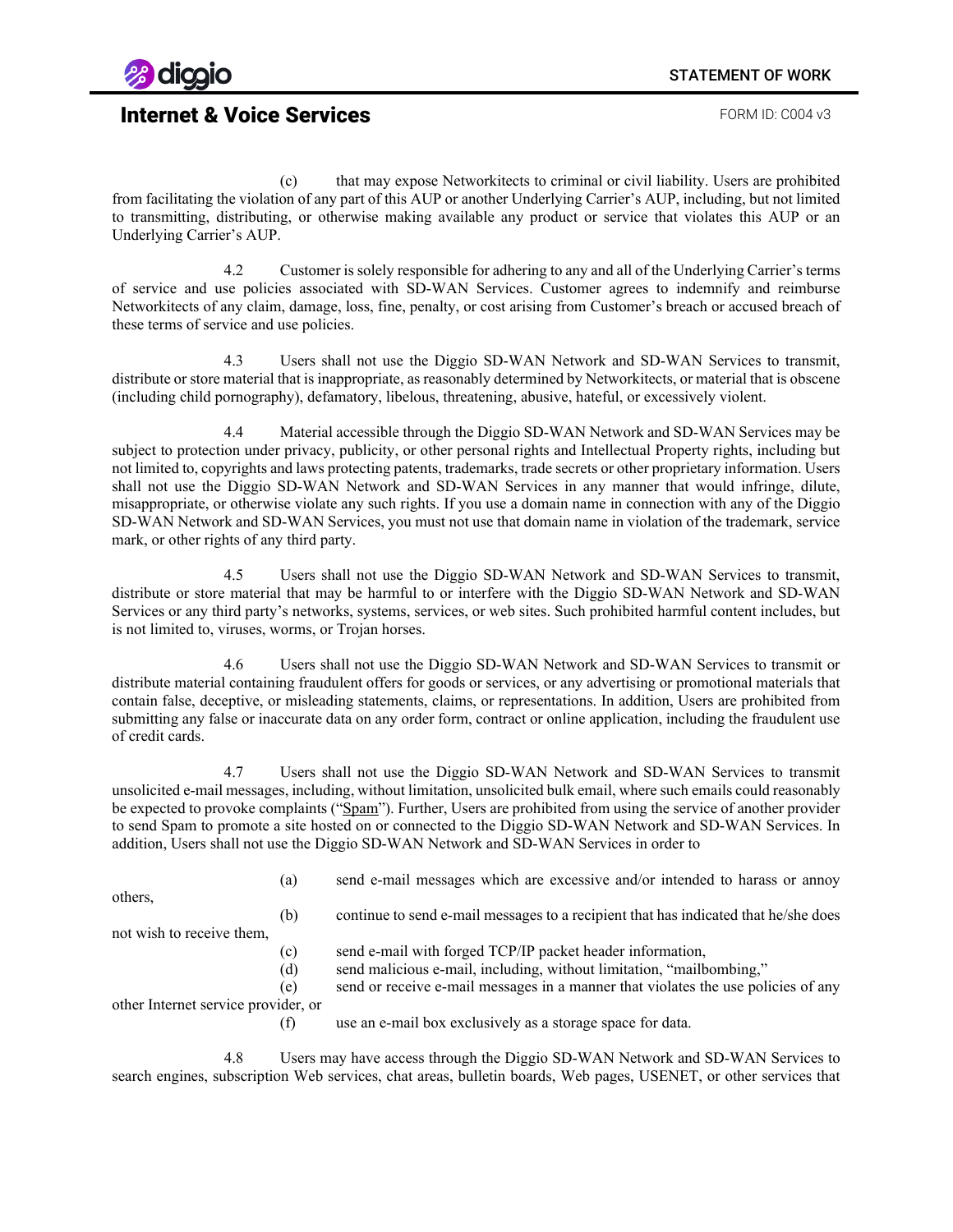

promulgate rules, guidelines or agreements to govern their use. Users must adhere to any such rules, guidelines, or agreements.

4.9 Users shall not use the Diggio SD-WAN Network and SD-WAN Services to conduct activities that may be harmful to or interfere with the Diggio SD-WAN Network and SD-WAN Services or any third party's networks, systems, services, or Web sites, including, but not limited to, flooding, mail bombing, or denial of service attacks. Users are prohibited from violating or attempting to violate the security of the Diggio SD-WAN Network and SD-WAN Services or the computers, accounts, or networks of another party. Users are also prohibited from any activity considered a precursor to attempted security violations, including, but not limited to, any form of scanning, probing, or other testing or information gathering activity. Inappropriate activity may result in civil or criminal liability. Networkitects will investigate such activity, and may involve and cooperate with law enforcement authorities in prosecuting Users involved in such activity.

4.10 Networkitects takes no responsibility for any material created or accessible on or through the Diggio SD-WAN Network and SD-WAN Services. Networkitects is not obligated to monitor or exercise any editorial control over such material, but reserves the right to do so. In the event that Networkitects becomes aware that any such material may violate this AUP and/or expose Networkitects to civil or criminal liability, Networkitects reserves the right to block access to such material and suspend or terminate any User creating, storing or disseminating such material. Networkitects further reserves the right to cooperate with legal authorities and third parties in the investigation of alleged wrongdoing, including disclosing the identity of the User that Networkitects deems responsible for the wrongdoing.

#### **Section 5. SERVICE ADDRESS**

On-Site visits will incur additional fees at the rate of \$1.00/mile.

#### **Section 6. PROJECT OWNER**

The Project Owner with respect to this SOW shall be the person, individually, who's signature on the Diggio proposal effected this SOW (the "Proposal").

#### **Section 7. TERM**

7.1 This SOW shall commence on the date of the last signature on the Proposal, unless earlier terminated pursuant to the Master Services Agreement. The term shall proceed as specified in the Proposal beginning the date SD-WAN Services are activated, after which the term will automatically renew for additional successive 30 day periods unless either party gives the other party at least 30 days written notice of non-renewal prior to the end of the then-current term.

7.2 In the event Networkitects terminates this SOW prior to the end of the then-current term of this SOW pursuant to Section 3.2 of the Master Services Agreement, Customer shall promptly, and in any event within fifteen days following the date of such termination, pay Networkitects**,** in damages, an amount equal to the Monthly Base Rate payable for the remainder of the then-current term, in addition to any other amounts set forth in Section 3 of the Master Services Agreement.

7.3 Should Customer be determined by the Underlying Carrier to be in violation of the Underlying Carrier's terms of service and/or use policies, Customer will be in material breach of the Statement of Work, and may result in Networkitects terminating this SOW under Section 4 of the Master Service Agreement.

7.4 In the event of termination of this SOW for any reason, Customer shall, at its own cost, return all CPE to Networkitects within 30 calendar days following the date of termination. Should Customer fail to